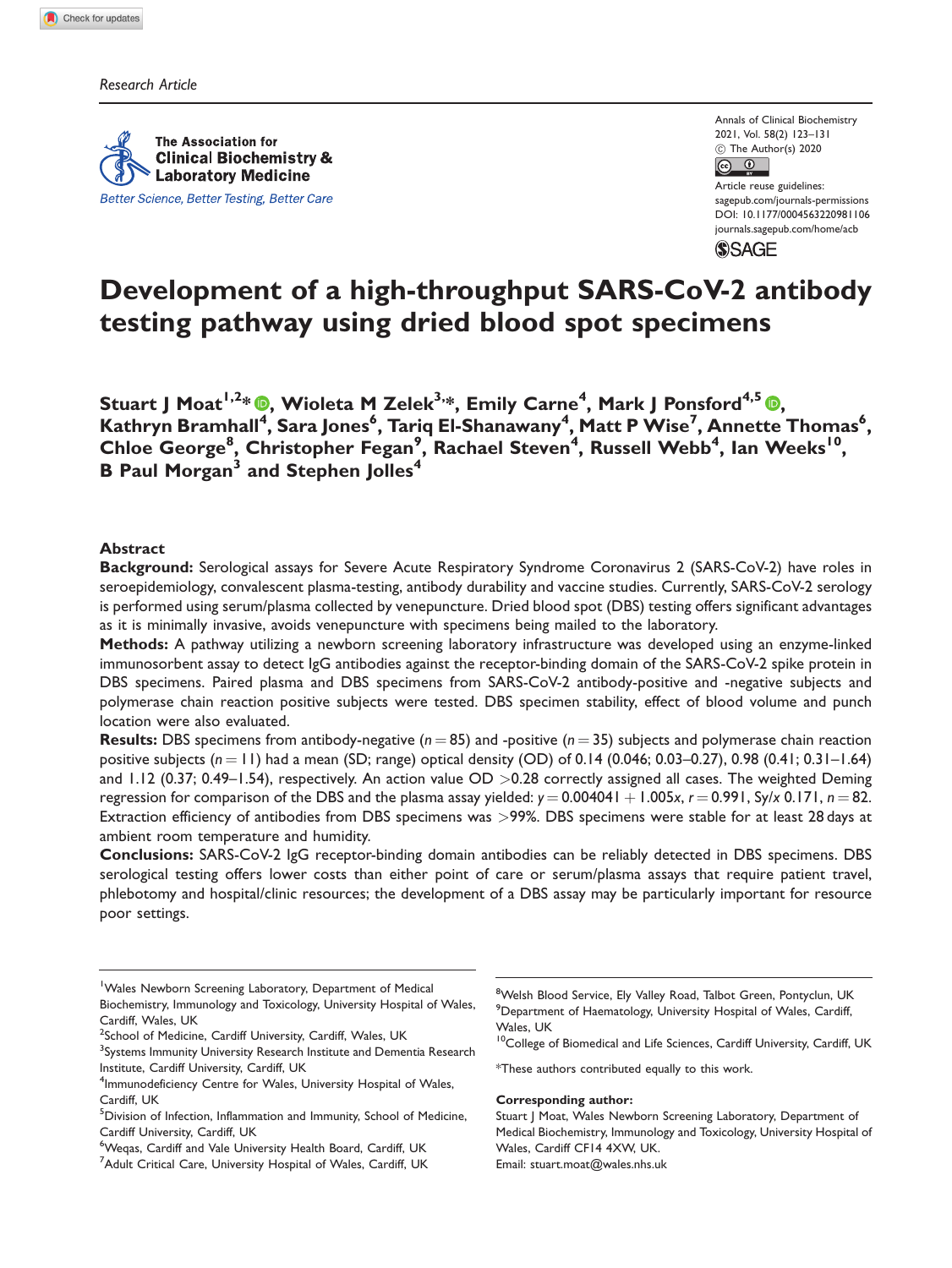### Keywords

Dried blood spots, SARS-CoV-2, antibodies, enzyme-linked immunosorbent assay, COVID-19

Accepted: 24th September 2020

## Introduction

Serological testing for Severe Acute Respiratory Syndrome Coronavirus 2 (SARS-CoV-2) is important clinically, in the selection of convalescent plasma donors, understanding durability of antibody responses, to assess the impact of a second or subsequent surge, to monitor antibody production when vaccines become available and in seroprevalence studies. A number of point of care tests (PoCT) and larger scale commercially available immunoassay platforms have been developed for serological assessment of SARS-CoV-2 antibodies in plasma/serum.<sup>1,2</sup> In April 2020, due to urgency and demand, the FDA issued an umbrella Emergency Use Authorization (EUA) for COVID-19 serological testing, allowing these assays to be released without review by the  $FDA<sup>2</sup>$  However, this umbrella EUA was revoked in July 2020 and individual EUAs now have to be issued that meet the requisite EUA statutory criteria.<sup>3</sup> The choice of assay and its performance characteristics are therefore critical to address the potential categories of use. However, the utility of these plasma/serum tests has not been fully defined, with few studies having been published using large patient cohorts.<sup>4</sup>

There is an urgent need to develop sensitive and specific cost-effective assays which have a high sample volume throughput. Such assays would allow collection of more granular information to inform modelling regionally and policy on lock down measures, allow testing ahead of planned hospital procedures and facilitate seroprevalence studies in care home residents, health and social care workers and other priority groups. The scalability of conventional approaches is limited by the parallel requirement for a huge increase in phlebotomy workforce (estimated 5– 10 blood venepunctures per hour per phlebotomist – at the lower end of the range if needing to use personal protective equipment).

Dried blood spot (DBS) specimens have been used both to screen babies for phenylketonuria and to monitor their dietary treatment since the 1960s. The use of DBS specimens to monitor patients is widely favoured due to the simplicity and convenience of collecting blood from a finger prick onto a filter paper collection device in the patient's home and mailing the specimen directly to the laboratory for analysis.<sup>5</sup> DBS collection

methods have also proven useful for serology testing of hepatitis and human immunodeficiency virus (HIV) in resource-limited settings. $6-8$  Furthermore, in a recent cost evaluation study of the use of DBS specimen collection compared to conventional sampling, it was shown that DBS sampling was associated with significant cost reductions.<sup>9</sup>

We propose DBS testing for anti-SARS-Cov-2 antibodies using a 'kit' containing instructions on using a lancet to obtain capillary blood, a blood spot filter paper collection device and a return mail envelope, this would enable testing without an appointment or the need to travel to a health-care facility. The costs of DBS serological testing are lower than either lateral flow PoCT assays or laboratory assays that require patient travel, phlebotomy and hospital/clinic resources, making the development of a DBS assay for SARS-CoV-2 antibodies advantageous in resource poor settings.

Accordingly, a scaleable and cost-effective assay protocol was developed to elute and detect SARS-CoV-2 receptor-binding domain (RBD)-specific IgG antibodies in DBS specimens using an enzyme-linked immunosorbent assay (ELISA)-based assay. The aim of this study was to characterize the performance of this assay protocol in DBS specimens using an existing national newborn screening laboratory infrastructure.

## Materials and methods

#### Reagents and consumables

All chemicals, except where otherwise stated, were obtained from either Fisher Scientific UK (Loughborough, UK) or Sigma Aldrich (Gillingham, UK) and were of analytical grade. PerkinElmer 226 filter paper (PerkinElmer, Turku, Finland) was used for all sample collections and experimental preparations. DBS subpunches were obtained using a DBS puncher (PerkinElmer, Turku, Finland) using 6 and 3.2 mm diameter punch heads.

## Test specimens

Specimens used in the assay evaluation and analysis were either anonymized residual samples which would otherwise have been discarded or obtained from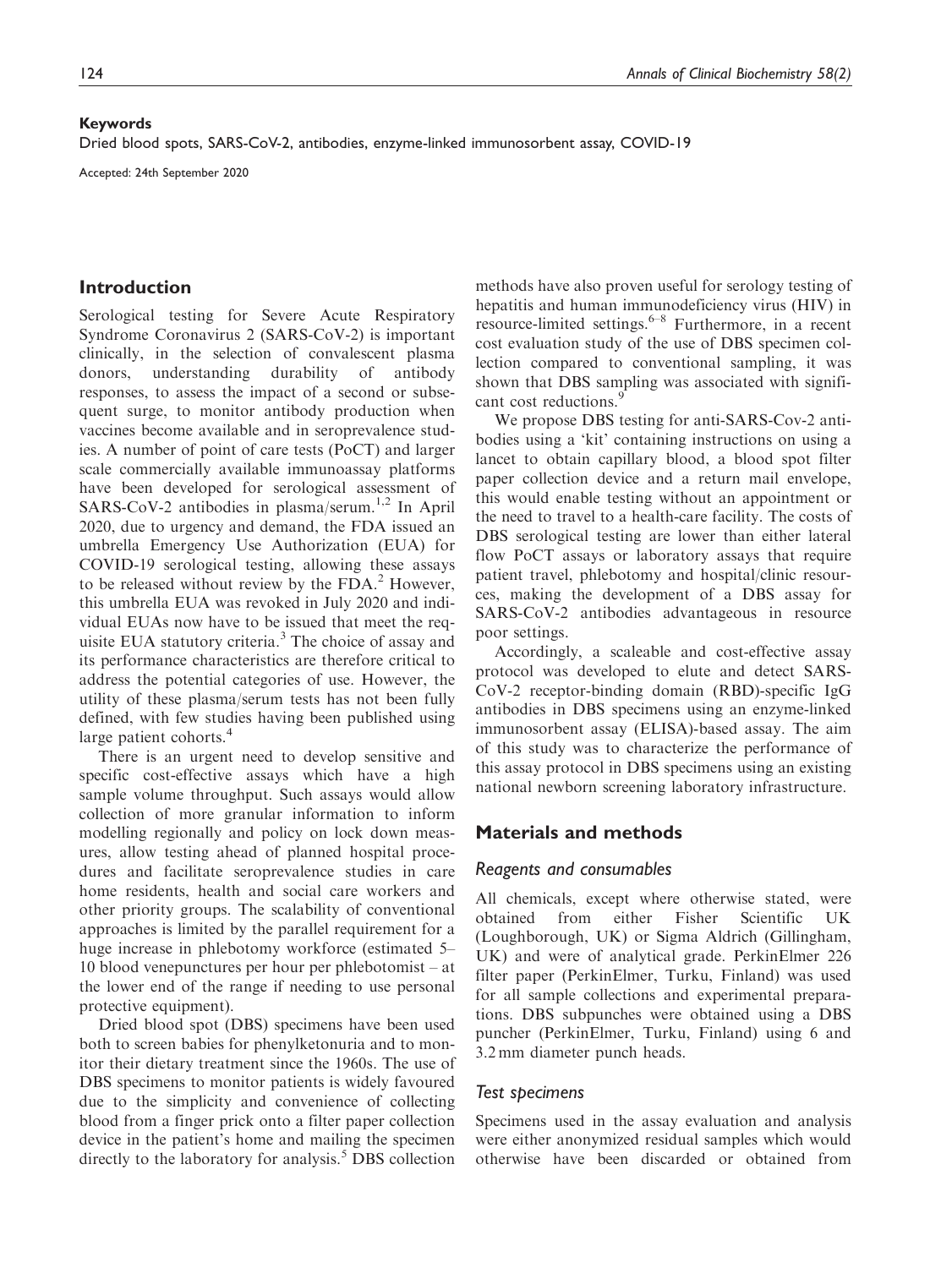participants who provided consent for additional DBS testing with Health Research Authority ethical approval – IRAS Project ID 284129. Patient specimens were classified on the basis of a positive or negative result as assessed by one of the following SARS-CoV-2 antibody detection methods: Abbott Diagnostics IgG, PoCT (IgG/IgM-Healgen Scientific # GCCOV-402a) or Euroimmun IgG assays. An additional 11 DBS specimens were obtained from polymerase chain reaction (PCR) positive cases. The duration from symptom onset and specimen collection was not recorded.

# Direct ELISA to detect RBD immunoglobulin G antibodies

An in-house direct ELISA was performed as previously<br>described<sup>10,11</sup> with the following modifications. with the following modifications. Maxisorp (Nunc, Loughborough, UK) 96-well plates were coated with RBD protein (recombinantly generated in a mammalian expression system, in-house) at  $0.5 \,\mathrm{\upmu g/mL}$  in bicarbonate buffer, pH 9.6 at 4 $\rm{^{\circ}C}$  overnight; wells were blocked (1 h at room temperature [RT] with 3% w/v non-fat dried milk powder in phosphate-buffered saline containing 0.1% Tween-20 [PBS-T]) and washed in PBS-T. Dilutions of patient serum/plasma (1 in 50 in PBS-T containing  $1\%$  nonfat milk) were added to coated wells and incubated for 2 h at RT. Wells were washed three times with PBS-T then incubated (1 h, RT) with a secondary antibody  $(d$ onkey anti-human IgG  $F(ab')_2$ -horseradish peroxidase; Jackson ImmunoResearch, # 709-036-149, Ely, UK) for 1 h at RT. After washing  $(3\times)$ , plates were developed using O-phenylenediamine dihydrochloride and the optical density (OD) measured at 492 nm. This assay was initially validated for the measurement of serum/plasma samples and then further validated for DBS eluates. The DBS manual ELISA was then transferred onto an automated platform  $(DSX^{\circledast})$ , Dynex Technologies).

## Assay optimization

To optimize the conditions for the ELISA analysis of DBS specimens, we compared different elution buffers and DBS subpunch size. Residual whole blood EDTA specimens from SARS-CoV-2 negative and positive subjects were applied  $(100 \mu L)$  aliquots) to filter paper. Specimens were dried over-night at ambient temperature. Subpunches of 6 and 3.2 mm diameters were taken from the DBS specimens, placed into 2 mL 96 well plates (Waters  $\#$  186002482). Buffers comprising PBS-T containing non-fat milk (1–5%) or bovine serum albumin (0.5%) were added in varying volumes  $(200–500 \,\mu L)$ . The plates were then covered and shaken at RT for up to 3 h. In addition, we assessed the effect

of adding sodium azide and hydrogen peroxide to the eluting buffers to inhibit the background red cell peroxidases. Preliminary investigations demonstrated that incubating a 6-mm subpunch in 300  $\mu$ L of PBS containing 0.1% Tween-20 and 5% non-fat milk protein for 1 h gave the optimum OD signal in eluates from positive samples and the lowest background OD signal in the negative samples. The protocol was aligned with the existing national newborn screening laboratory equipment and work flows using semi-automated subpunching equipment, allowing two 96-well plates to be prepared per hour (DELFIA DBS Puncher, PerkinElmer), with same day elution (1 h) and transfer to 96-well ELISA plates.

To determine the optimal volume of buffer used to elute the antibodies from the DBS specimens in order to give comparable OD results to the paired plasma/ serum specimens (diluted 1 in 50), we calculated the volume of serum/plasma in a 6-mm punch. Whole blood EDTA samples  $(n = 8)$  were pooled and sample volumes of 10, 20, 35, 50 and  $100 \mu L$  applied to filter paper  $(n = 5)$  using a calibrated pipette. The diameters of the various DBS specimens were measured (using a magnifying ruler) and the area of the DBS was calculated  $(\pi r^2)$  and plotted against the blood volume applied to the filter paper collection device (Figure 1).

Recovery of SARS-CoV-2 IgG antibodies from DBS specimens was assessed using a series of whole blood EDTA specimens  $(n = 7)$ ; specimens were gently mixed,  $100 \mu L$  aliquots dispensed onto filter paper and dried over-night at ambient temperature. Whole blood lysates were prepared from the same samples by subjecting a  $200 \mu L$  aliquot of whole blood to an over-night freeze  $(-20^{\circ}C)$  to lyse the red cells. The remaining portion of the specimen was then centrifuged, the plasma removed and stored at  $4^{\circ}$ C prior to analysis. DBS specimens were punched in duplicate and analysed in a single analytical batch with paired plasma and whole blood lysate specimens.

Assay precision was assessed using antibodynegative quality control (QC) and antibody-positive QC specimens, generated by pooling residual anonymized EDTA whole blood specimens from antibodypositive and -negative subjects. Aliquots  $(100 \,\mu L)$  of whole blood were dispensed onto filter paper and dried over-night at ambient temperature. DBS QC material was then stored desiccated at  $-20^{\circ}$ C.

The utility of five commercially available SARS-CoV-2 antibody assays for DBS eluate testing were also explored: Siemens total antibody (IgG/A/M), Siemens IgG (Siemens, Frimley, UK), Ortho Diagnostics IgG (Ortho Clinical Diagnostics, Bridgend, UK), Abbott Diagnostics IgG (Abbott, Maidenhead, UK) and Roche IgG (Roche Diagnostics, Burgess Hill, UK). The capacity of each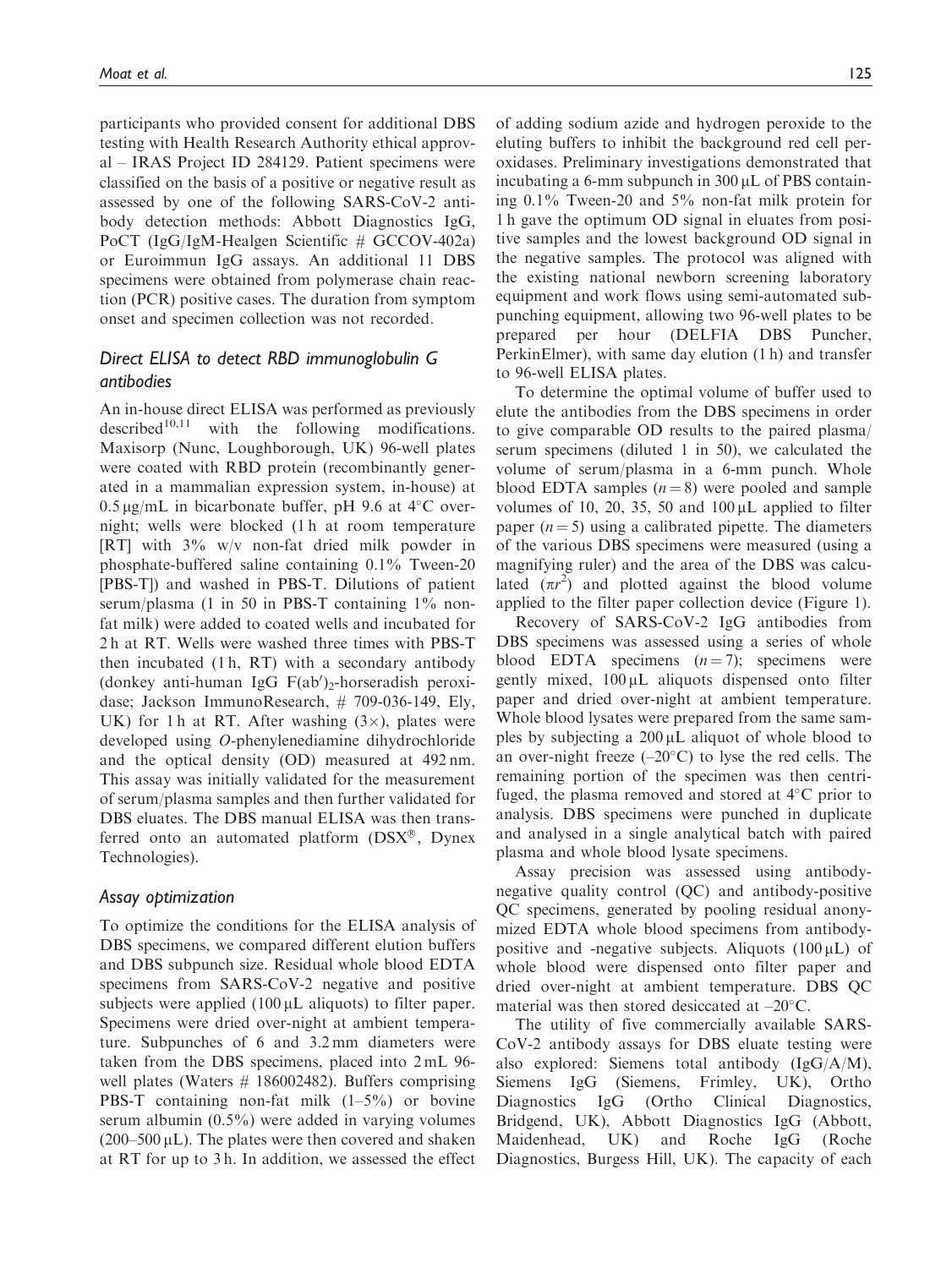

Figure 1. (a) Effect of sample volume on blood spot diameter. A whole blood EDTA sample was applied to filter paper collection devices at the volumes shown. Subpunches (6 mm) were taken from the central and peripheral locations. (b) Relationship between the volume of blood applied to filter paper collection device and the DBS area. Results are the mean of five replicates.

assay to detect SARS-CoV-2 antibodies in DBS specimens using our elution protocol was assessed.

Variability in DBS specimen collection and subpunch location can affect analyte results. To explore this, the effect of blood sample volume and nonhomogeneity in the DBS specimens on the measurement of SARS-CoV-2 IgG antibodies was assessed by preparing pooled residual EDTA blood samples from antibody-positive subjects  $(n = 8)$ . Aliquots of 20, 35,  $50$  and  $100 \mu L$  of the pooled blood were dispensed onto filter paper and dried over-night at ambient temperature. To examine the effect of double layering of blood onto the filter paper collection device,  $35 \mu L$  of whole blood was applied to the filter paper and then a further 35 mL was re-applied immediately. Five subpunches from the different DBS size categories were analysed by punching once from the centre and twice from the edge. Only central punches were taken from the 10 and  $35 \mu L$  specimens (area too small for  $>1$  punch).

### Analysis of paired plasma and DBS specimens

EDTA samples were collected as part of routine Hospital staff SARS-CoV-2 antibody testing. EDTA samples were gently mixed and  $100 \mu L$  of blood was applied onto the filter paper using a pipette. The remainder of the EDTA blood specimen was centrifuged and the plasma removed for analysis using the in-house ELISA. Contemporaneous serum/plasma samples were also collected and analysed using the lateral flow PoCT device (IgG/IgM-Healgen Scientific, Houston, USA).

# Assessment of SARS-CoV-2 antibody stability in DBS specimens

Residual whole blood EDTA specimens from SARS-CoV-2 antibody-positive subjects  $(n = 12)$  were pooled. Replicate DBS specimens were prepared by applying  $100 \mu L$  volumes to filter paper, dried over-night at ambient temperature and humidity. Specimens were then stored either at ambient humidity, within a sealed foil bag containing a desiccant (low humidity) or in a sealed box containing wet paper towels (high humidity), at the following temperatures:  $-20^{\circ}$ C,  $+4^{\circ}$ C, RT ( $\sim$ 25°C) and 40 °C for between 1 and 28 days. At various time intervals (Table 1), samples were removed and stored desiccated in sealed foil bags at  $-20^{\circ}$ C prior to analysis in duplicate at the end of the study. Results were calculated as the  $\%$  residual OD, using DBS specimens that were stored desiccated at  $-20^{\circ}$ C, during the study period as the control (i.e. 100%) and analysed alongside those specimens subjected to the various heat and humidity conditions.

## Statistical analysis

Analysis of differences between groups was carried out using a Kruskal–Wallis test with a Tukey's Multiple Comparison Test. The action value OD for positivity was calculated for DBS samples as the mean  $+3$  SD of the results obtained from antibody-negative subjects. All analyses were performed using SPSS v21.

## **Results**

#### Relationship of DBS area to blood volume

The relationship between DBS area and volume was linear  $(r = 0.998)$  and the gradient of the slope was  $y = 2.2016x$  (Figure 1). Thus a 6-mm subpunch (area  $28.26$  mm<sup>2</sup>) corresponds to a whole blood volume of 12.84  $\mu$ L and approximately 5.8–6.4  $\mu$ L of plasma/ serum (assuming an average haematocrit of 45–50% in adult subjects). Using an elution buffer volume of  $300 \mu L$  for a single 6-mm subpunch, it is estimated that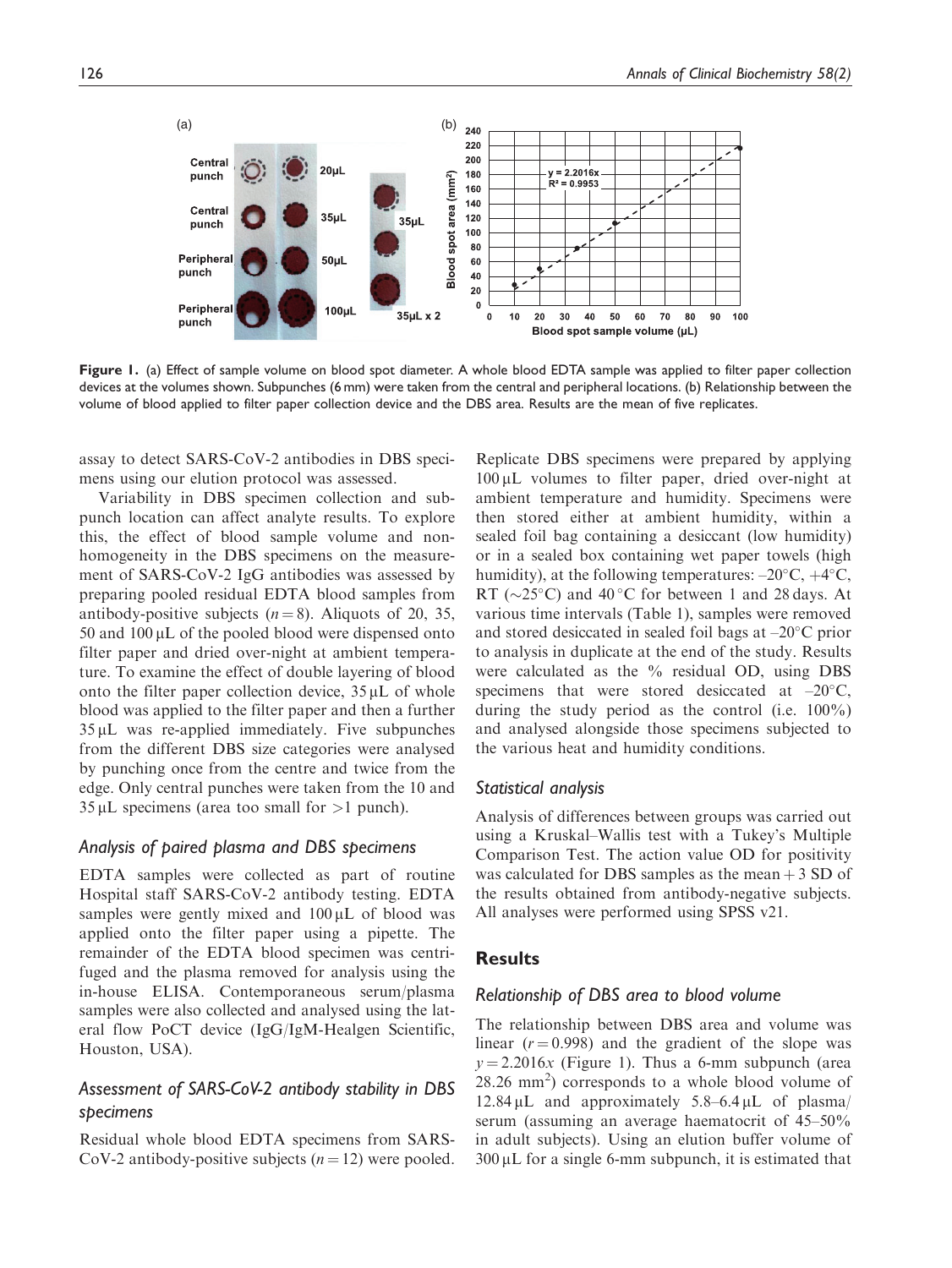| Storage conditions                | Length of storage (days) |     |     |     |                 |    |     |
|-----------------------------------|--------------------------|-----|-----|-----|-----------------|----|-----|
|                                   | 0                        |     | 3   | 7   | $\overline{14}$ | 21 | 28  |
| $-20^{\circ}$ C, low humidity     | 100                      | 93  | 100 | 103 | 0               | 97 | 97  |
| $-20^{\circ}$ C, ambient humidity | 100                      | 107 | 109 | 99  | 109             | 97 | 90  |
| $+4$ °C, low humidity             | 100                      | 99  | 102 | 104 | 105             | 92 | 102 |
| $+4$ °C, ambient humidity         | 100                      | 105 | 98  | 104 | 97              | 92 | 92  |
| RT, low humidity                  | 100                      | 107 | 103 | 103 | 99              | 96 | 102 |
| RT, ambient humidity              | 100                      | 99  | 104 | 103 | 102             | 97 | 93  |
| RT, high humidity                 | 100                      | 97  | 102 | 102 | 91              | 92 | 94  |
| $40^{\circ}$ C, low humidity      | 100                      | 108 | 0   | 96  | 95              | 90 | 91  |
| $40^{\circ}$ C, ambient humidity  | 100                      | 107 | 97  | 96  | 94              | 90 | 97  |
| 40°C, high humidity               | 00 ا                     | 81  | 65  | 57  | 45              | 29 | 27  |

Table 1. Stability of COVID-19 antibodies under various conditions of temperature and humidity.

DBS specimens were stored at the various temperatures and conditions. At the various time intervals, samples were removed and stored desiccated in sealed foil bags at –20°C prior to analysis in duplicate at the end of the study. Results shown are % residual OD, using DBS specimens that were stored desiccated at –20°C, during the study period as the control (i.e. 100%) and analysed alongside those specimens subjected to the various heat and humidity conditions. The mean (SD) OD for the 100% control was 1.52 (0.14).

the serum component is diluted by a factor of 1 in 47 to 1 in 51, which is comparable with the optimal dilution for plasma/serum samples in the assay.

## Assay performance

For antibody recovery studies, the mean (SD and range) OD responses for paired DBS, plasma and whole blood lysates  $(n = 7)$  was 1.39 (0.27; 0.97–1.64), 1.29 (0.34; 0.77–1.65) and 1.27 (0.33; 0.74–1.6), respectively. The mean (SD; range) extraction efficiency  $(\%)$ of plasma antibodies from DBS specimens using the optimized buffer was 109 (10.6; 99–125). The intraassay  $(n = 10)$  and interassay  $(n = 8)$  coefficient of variations for the antibodies in the QC specimens, respectively, were as follows: negative (0.22 OD), 8.7% and 12.6%, and positive (1.58 OD) 3.3% and 10.6%.

# Analysis of DBS from SARS-CoV-2 antibody-positive and -negative subjects

DBS specimens from SARS-CoV-2 antibody-negative subjects  $(n = 85)$  had a mean (SD; range) OD of 0.14 (0.046; 0.03–0.27), while SARS-CoV-2 antibody-positive cases ( $n = 35$ ) had a mean (range) OD of 0.98 (0.41; 0.31–1.64). Eleven subjects who tested positive for COVID-19 by PCR had a mean OD response of 1.1 (0.37; 0.49–1.54) (Figure 2). The action value OD for the SARS-CoV-2 antibody-positive DBS samples was calculated as the mean  $+3$  SD of the results obtained from antibody-negative subjects  $(OD > 0.28)$  and correctly classified all cases (Figure 2).

A Bland–Altman plot of the absolute difference between SARS-CoV-2 IgG antibodies in plasma specimens analysed by the in-house ELISA and in paired DBS specimen eluates analysed by the DBS ELISA, demonstrated a mean bias between the two methods of –0.008 OD (Figure 3). Deming regression analysis (Analyze-It, Leeds, UK) revealed an agreement between the assays for SARS-CoV-2 IgG antibodies in the paired plasma and DBS specimens, which demonstrated a slope (95% CI) of the regression line of 1.005 (0.9573–1.053), intercept (95% CI) of 0.004  $(-0.007$  to 0.015), an Sy/x of 0.171 and a correlation coefficient  $(r)$  of 0.991. Serum samples analysed using the Healgen Scientific PoCT lateral flow device (detects antibodies to both the viral spike and nucleocapsid proteins) and the paired DBS eluates analysed using the in-house ELISA gave concordant results (Figure 4).

# Comparison of DBS eluates analysed by the in-house ELISA versus commercial serological assays

High background signals were obtained using DBS eluates on the Ortho Diagnostics IgG assay and both the Siemens total antibody and IgG assays; as a consequence, these assays were unable to distinguish between SARS-CoV-2 antibody-positive and -negative samples (data not shown). The Roche assay gave adequate separation in results between the positive and negative QC samples. However, in a subset of DBS specimens from SARS-CoV-2 antibody-negative  $(n = 44)$  and -positive cases  $(n = 25)$ , the Roche assay was not sensitive enough to detect antibodies in the majority of the DBS eluates from antibody-positive cases (Figure 5).

# Effect of DBS size and punch location

OD values were significantly affected by DBS size and punch location  $(P = 0.002)$ . Smaller blood spot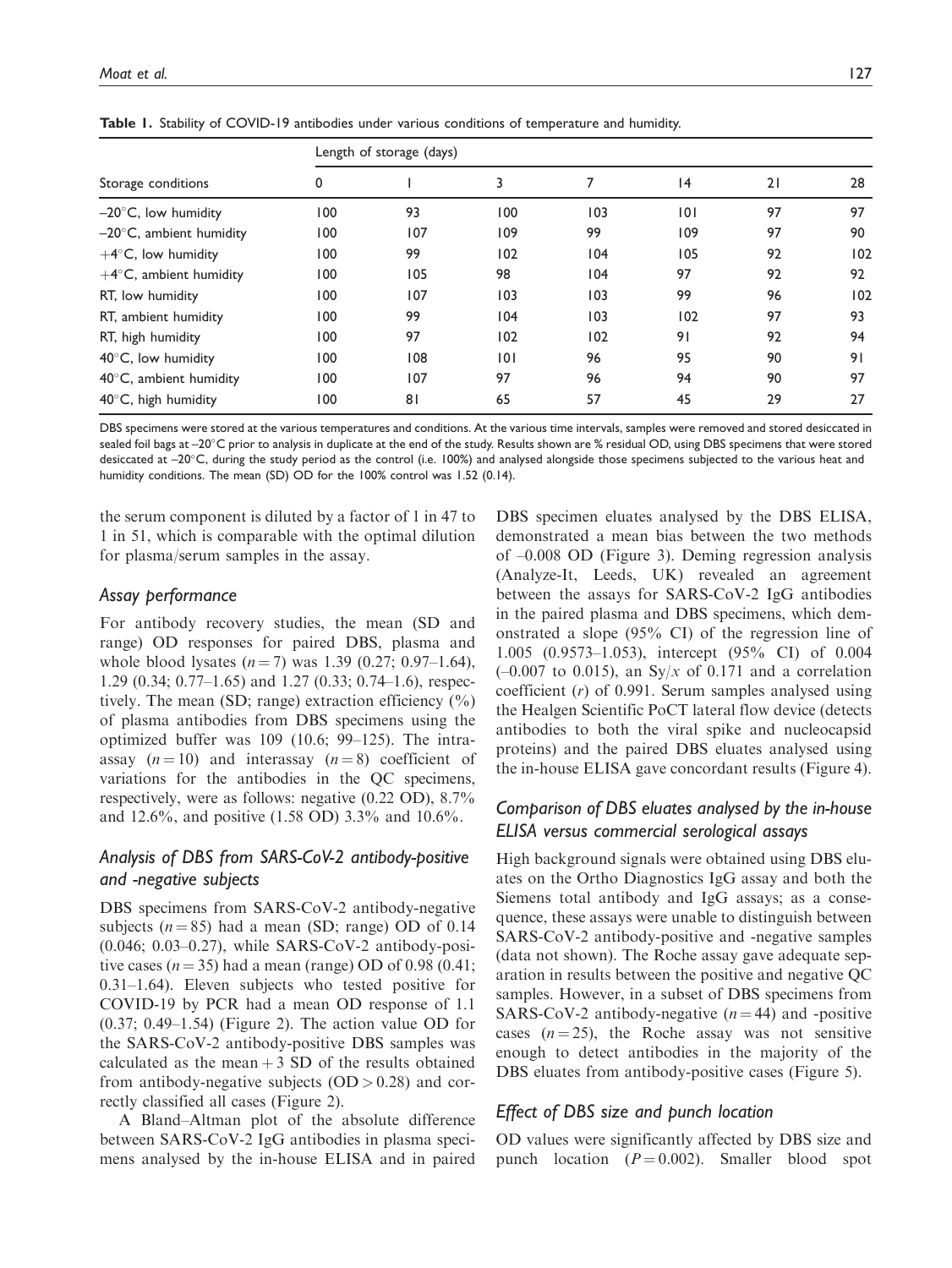

Figure 2. Performance of the DBS SARS-CoV-2  $\lg G$  ELISA for specimens from SARS-CoV-2 antibody negative subjects ( $n = 85$ ), SARS-CoV-2 antibody-positive subjects ( $n = 35$ ) and SARS-CoV-2 PCR positive subjects ( $n = 11$ ). The dotted line represents the action value for positivity on the DBS ELISA (OD  $> 0.28$ ).



Figure 3. Bland–Altman plot showing the absolute difference for SARS-CoV-2 IgG antibody OD's between the plasma specimens analysed by the in-house ELISA and in paired DBS specimen eluates analysed by the in-house ELISA. The solid horizontal line denotes the mean bias between the two methods (–0.008 OD). The dashed horizontal lines indicate the 95% limits of agreement. The dashed vertical line denotes the action value for positivity on the DBS ELISA (>0.28). The weighted Deming plot yielded a slope of 1.005 (95% CI: 0.9573–1.053), intercept of 0.004 (95% CI: –0.007 to 0.015), an Sy/x of 0.171 and a correlation coefficient (r) of 0.991. Paired plasma and DBS specimens used were from SARS-CoV-2 negative subjects ( $n = 47$ ) and positive antibody subjects  $(n = 35)$ .

volumes  $(20 \text{ and } 35 \mu L)$  produced significantly lower OD values (10% and 16%, respectively) when compared to the  $100 \mu L$  DBS with a peripheral punch  $(P<0.05)$ . Peripheral punches from layered specimens (double spotted  $35 \mu L$  DBS) produced significantly higher OD values than those obtained from 20, 35 and  $50 \mu L$  central punches (11%, 17% and 11%, respectively) ( $P < 0.05$ ). The OD values obtained using a peripheral punch from the  $100 \mu L$  and the double spotted  $35 \mu L$  DBS specimens were 11% and 13.0% higher (respectively) than those obtained from a  $50 \mu L$  central punch  $(P<0.05)$ . A positive bias was observed for the antibody ODs obtained using a peripheral punch versus a central punch, however, this did not reach statistical significance.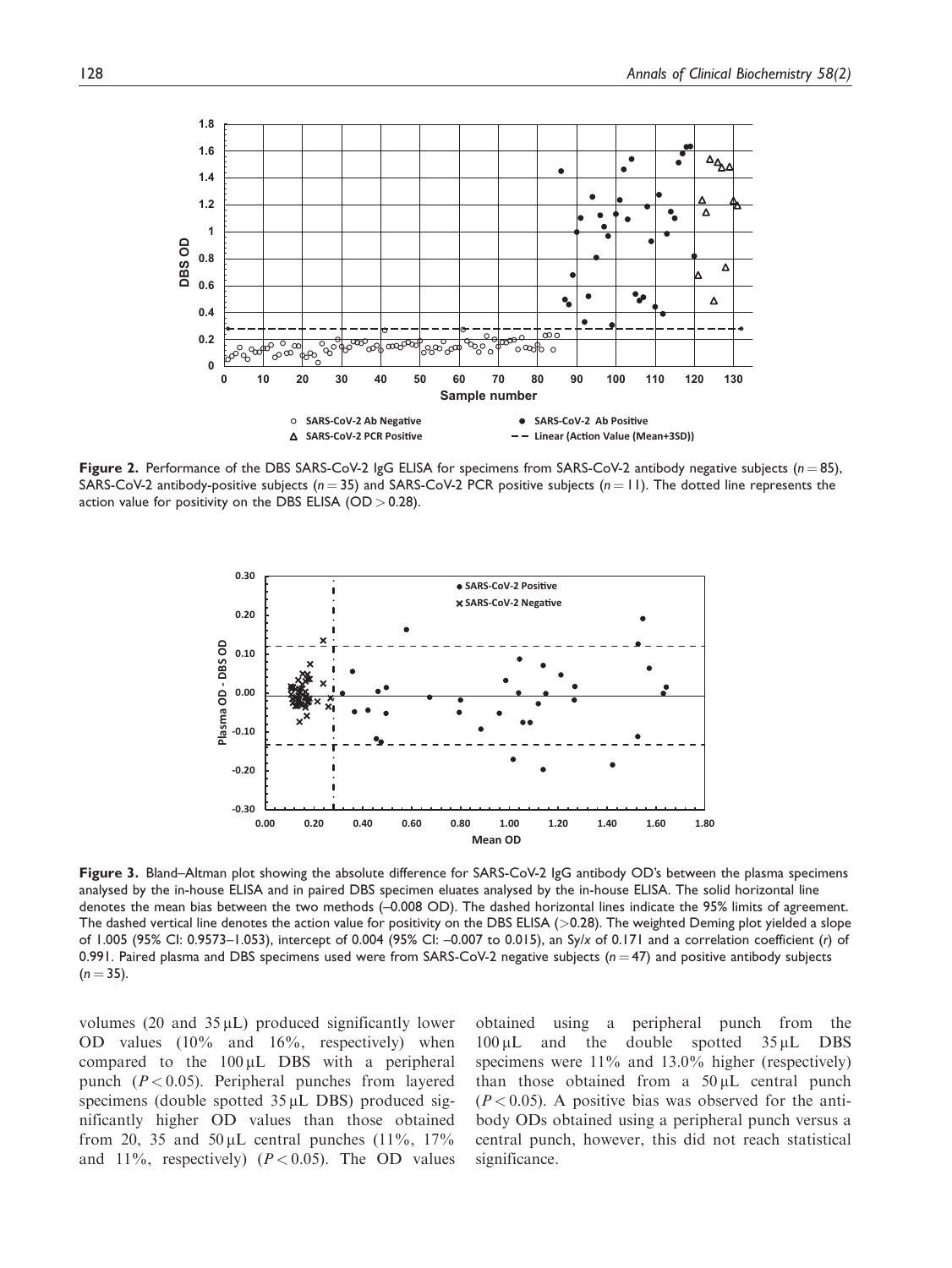#### DBS specimen stability studies

Both humidity and temperature affected the stability of the antibodies in DBS specimens (Table 1). At RT with low or ambient humidity, antibodies were stable for at least 28 days. The same was observed at  $+4^{\circ}$ C and  $-20^{\circ}$ C with both ambient and low humidity conditions. Specimens stored at  $+40^{\circ}$ C with low or ambient humidity were stable for up to 7 days. However, antibodies degraded rapidly when stored at  $+40^{\circ}$ C and at high humidity, with decreases of 35%, 55% and 73% being observed at days 3, 14 and 28, respectively.



Figure 4. Concordance between the DBS ELISA and the Healgen Scientific PoCT (IgG/IgM) lateral flow device using paired DBS and serum specimens from SARS-CoV-2 negative subjects ( $n = 47$ ) and positive antibody subjects ( $n = 28$ ). The dotted line represents the action value for positivity on the DBS ELISA (OD  $> 0.28$ ).

## **Discussion**

In this work, we describe the systematic optimization of the elution of SARS-CoV-2 RBD IgG antibodies from DBS specimens for analysis using an optimized inhouse high-throughput ELISA. Our protocol builds upon a proven infrastructure of newborn blood spot screening testing and allows the cost-effective use of equipment and expertise that currently exist in these laboratories.

Several studies have recently examined the utility of DBS SARS-CoV-2 antibody testing.<sup>12-17</sup> However, many of these studies suffer from small sample sizes<sup>12,14,15</sup> or use sample punching/sample extraction procedures that do not make the assay amenable for rapid high-throughput testing.<sup>12,15,16</sup> Furthermore, none of these studies have linked testing with the established newborn DBS screening laboratory infrastructure.

The development of high-throughput DBS anti-SARS-CoV-2 antibody testing which links with the newborn DBS screening laboratories is of particular value for three main reasons. First, health-care workers such as phlebotomists, nurses or doctors are not required to take blood, reducing the risk of possible COVID-19 transmission to or from health-care workers, and the sample can easily be taken in the home; this is particularly important for those vulnerable groups who may be shielding. Second, the method does not require blood collection tubes or syringes, and given our specimen stability findings, the DBS can be sent via the mail/postal system, enabling testing at distance, where blood collection resources are limited, and at scale. DBS specimens pose a minimal biohazard risk due to the fact that viruses on the cotton filter paper



Figure 5. Concordance between the DBS ELISA and Roche commercial IgG serological assay using DBS specimen eluates from SARS-CoV-2 negative subjects ( $n = 44$ ) and positive antibody subjects ( $n = 25$ ). The dotted line represents the action value for positivity on the DBS ELISA  $(OD > 0.28)$ .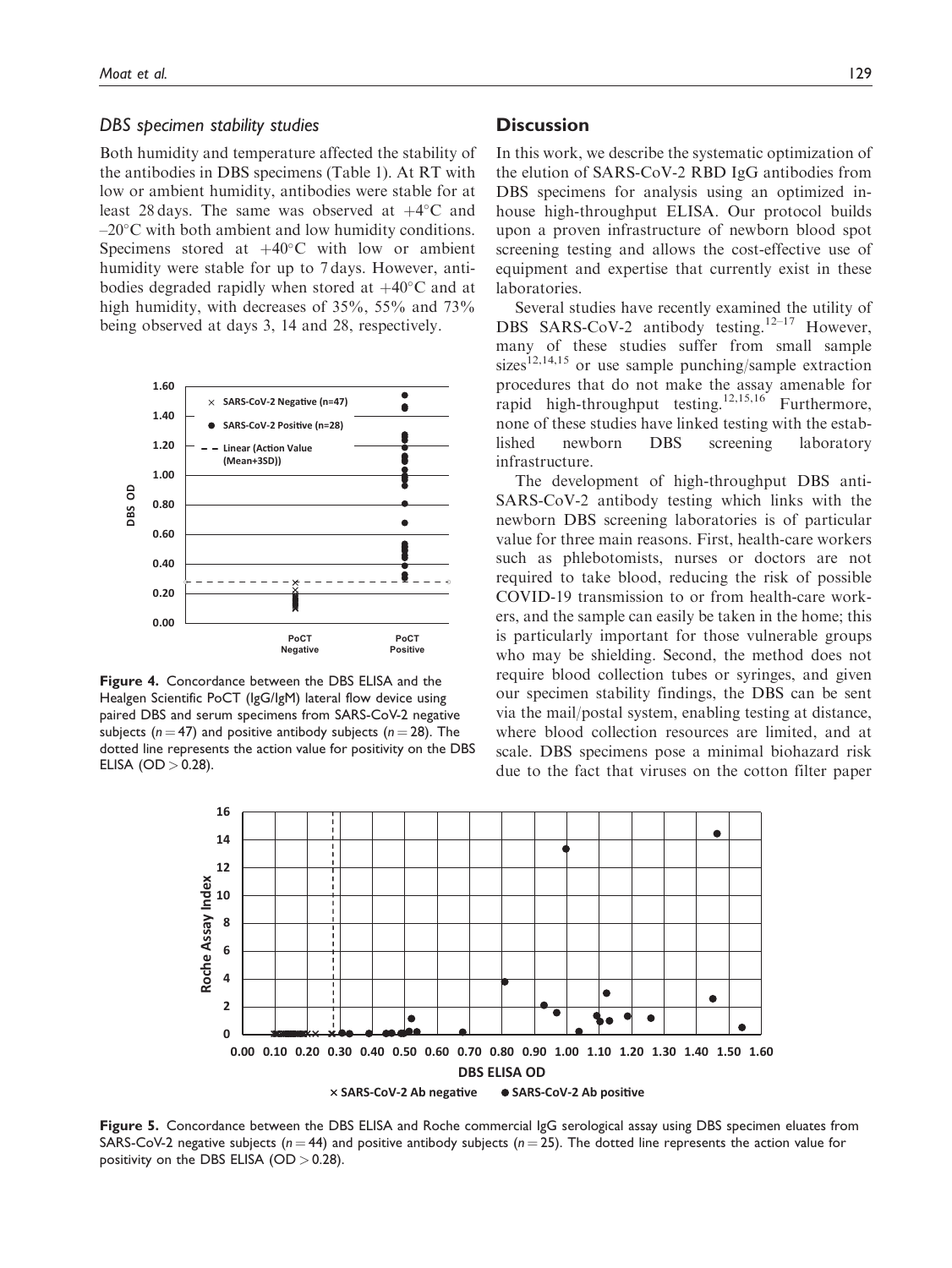matrix loose infectivity upon drying and so are not readily transmissible.<sup>18–20</sup> The send-in approach automatically links the testing to centralized laboratory platforms, which feed results directly into existing electronic pathology systems, which negates the need for further software development and additional IT infrastructure resource required when using PoCT lateral flow devices at home. Third, the cost of collecting the specimen is low, which becomes increasingly important in scenarios where many specimens are needed (e.g. when testing specific population cohorts such as students, school teachers, nursing home residents or groups of health-care workers in seroprevalence studies) as the cost of obtaining the specimen is significantly greater than the cost of the test itself.

The DBS OD values obtained in our assay for SARS-CoV-2 antibody-negative and -positive subjects were comparable to the plasma OD values observed in our assay and in previous studies on which our ELISA is based.<sup>10,11</sup> The action value for positivity  $(0.28)$  correctly classified all cases. The OD values observed in the antibody and PCR positive cases demonstrated complete separation from the antibody-negative subjects. However, further work is required to validate the OD cut-off for positivity, using paired DBS and plasma/serum specimens from a larger number of mild and severe COVID-19 patients, with confirmed positive PCR test results and to assess the impact of duration from symptom onset on antibody concentrations.

In addition, we demonstrated good agreement between the OD values obtained for paired DBS and plasma specimens, confirming excellent recovery of the antibodies from DBS specimens. This finding confirms that of Morley et al., using a similar ELISA format.<sup>16</sup> To further characterize the performance of our DBS assay, we compared the OD values obtained for DBS specimens analysed using the ELISA to the results from paired serum results obtained using the Healgen Scientific PoCT (IgG and IgM) lateral flow device (detects antibodies to both the spike and nucleocapsid proteins). The results demonstrated good concordance between paired specimens.

Our assay detects the RBD of the virus spike protein, whereas many of the commercial assays detect the nucleocapsid protein. Current assays are evolving with an emphasis on those assessing antibodies to the RBD protein as these appear to correlate better with neutralizing antibodies and may be more sensitive in mild disease settings.<sup>21</sup> The open nature of ELISA allows for optimization to different sample types (e.g. saliva), which is more challenging when using the 'black box' commercial assays. It also permits further flexibility in evolution of testing e.g. SARS-CoV-2 IgA from serum/ plasma or saliva<sup>22</sup> or the detection of antibodies to the nucleocapsid, RBD and spike proteins in a single assay.<sup>17</sup>

Furthermore, assay performance will be improved when certified reference material for anti-SARS-CoV-2 antibody calibrators become available and enable standardization of quantitative results. Indeed, efforts are currently being made to develop calibrator material for assay standardization.

The volume of blood applied to the filter paper collection device, and the location of the subpunch (peripheral versus central) can have a significant impact on the result obtained for certain metabolites. $^{23}$ We examined the impact of DBS specimen volume and punch location on antibody OD responses and demonstrated that these factors have a small but significant effect on the results obtained. These findings are consistent with previous reports for biomarkers quantified in DBS specimens and highlight the importance of obtaining good quality specimens for analysis to ensure accurate test results. $23-25$ 

DBS specimens need to be transported to the laboratory (usually via the mail service) for analysis and during this process (2–5 days) specimens can be exposed to extreme environmental conditions. Assay protocols for plasma/serum SARS-CoV-2 antibodies recommend that samples should be heat treated  $(60 \text{ min at } 56^{\circ}\text{C})$  to inactivate the virus.<sup>10,11</sup> It has been shown that heat treated samples gave comparable OD values to that of non-heat treated samples<sup>10</sup> (and in-house data; not shown) demonstrating that COVID-19 antibodies are relatively stable. However, no previous studies have assessed the long-term stability of SARS-CoV-2 IgG antibodies in DBS specimens at various temperatures and humidity. We have shown that antibodies in DBS specimens are stable at ambient and lower temperatures. However, antibodies degraded rapidly when stored at  $+40^{\circ}$ C with high humidity. Our findings are comparable to those found in studies assessing the stability of HIV antibodies in DBS specimens at various temperatures and humidty.<sup>26</sup> While these data give confidence that standard mailing in temperate climates will have little impact on DBS measurements, we recommend that DBS specimens should be protected from moisture as much as possible and should be stored desiccated for the short term at 4-C, prior to analysis in the laboratory. On the basis of our findings, it is likely that long-term stability can be achieved using desiccants and storage temperatures of  $-20^{\circ}$ C or lower. An incidental finding during the stability study was the observation that those subpunches taken from specimens subjected to both high humidity and temperature, remain dark red, following the elution step, whereas those taken from appropriately stored specimens turn from red to white following the elution step. Therefore, the quality of the specimen